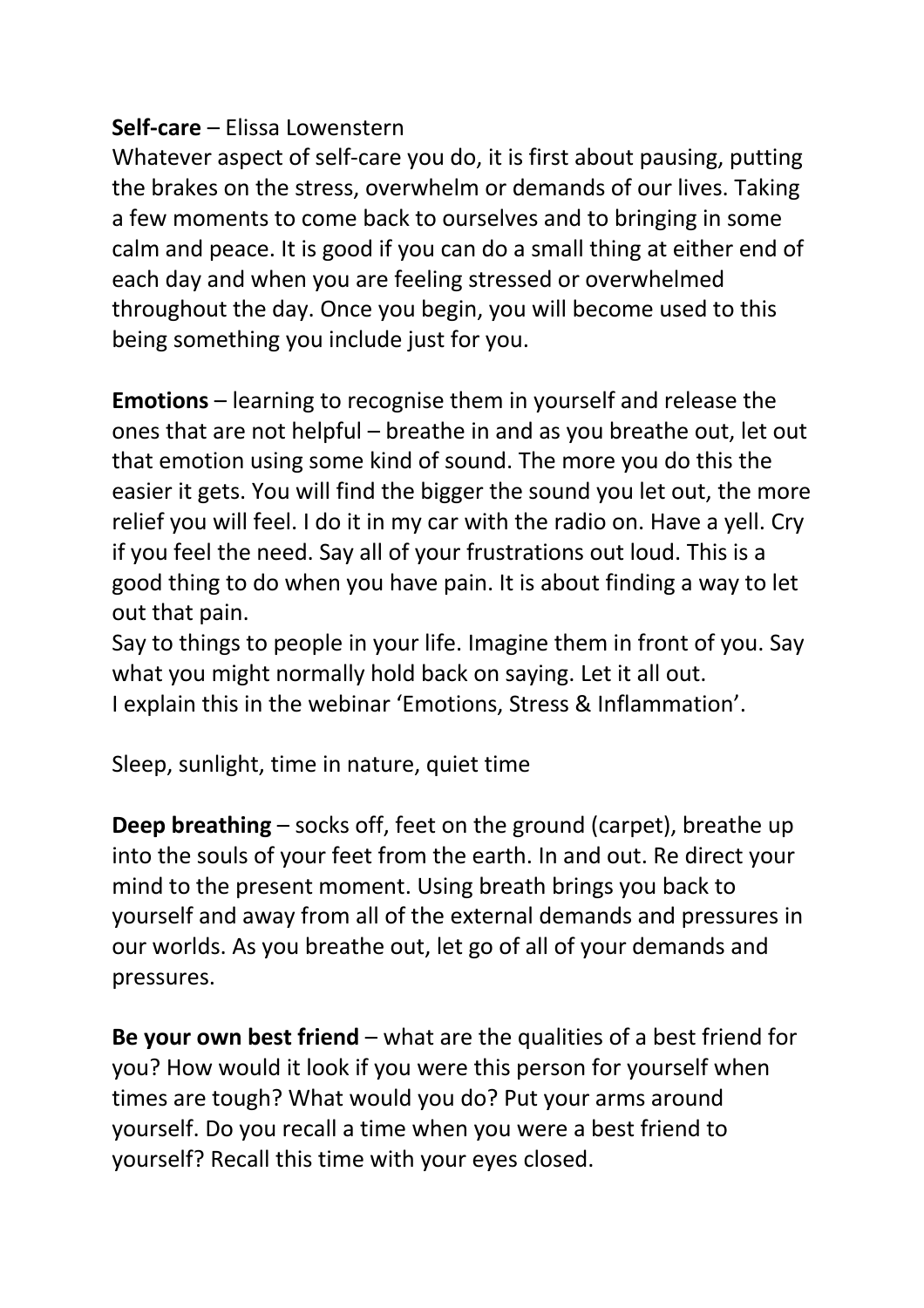**Self-compassion** – no judgment, tell your inner critic to bugger off! I talk to my joints. I caress them when they are sore. I used to hate them. I was ashamed of them once. Learn to be aware of how critical you are of yourself, so that you can use kinder words. Or, you can pause for a moment and remind yourself that you are doing your best. You are not perfect and your best is good enough.

**Self-care routine** – what is yours? Do you let it go when times are hard? Do you feel unworthy of self-care when RA isn't so good? Do you think you are protecting yourself by going inwards? A routine doesn't have to be long. In fact, in the beginning, the shorter it is the better. Five minutes at regular times. Even if you are tired as you go to bed. Just taking that 5 minutes for some self-care is good. It means you are loving and caring for yourself. You could listen to some peaceful music at bedtime. Or, one of the things I have listed here.

**Play time** – that is just for enjoyment & is completely unstructured (pure joy) Imagine something you would like.

**Listen compassionately** – to your own needs - what would help right now? How can you make it happen?) Do you ask others for what you need emotionally? Can you take some time out for yourself occasionally?

**Light a candle** for yourself whilst you prepare food. Listen to music you enjoy.

**Mediation** – can just be 5 minutes at each end of the day if that's all you have time for. Eyes closed, breathe in and out gently. Bring your awareness to you and to loving yourself. Allow everything else to fall away. Your mind will come in and out, but just let it do so.